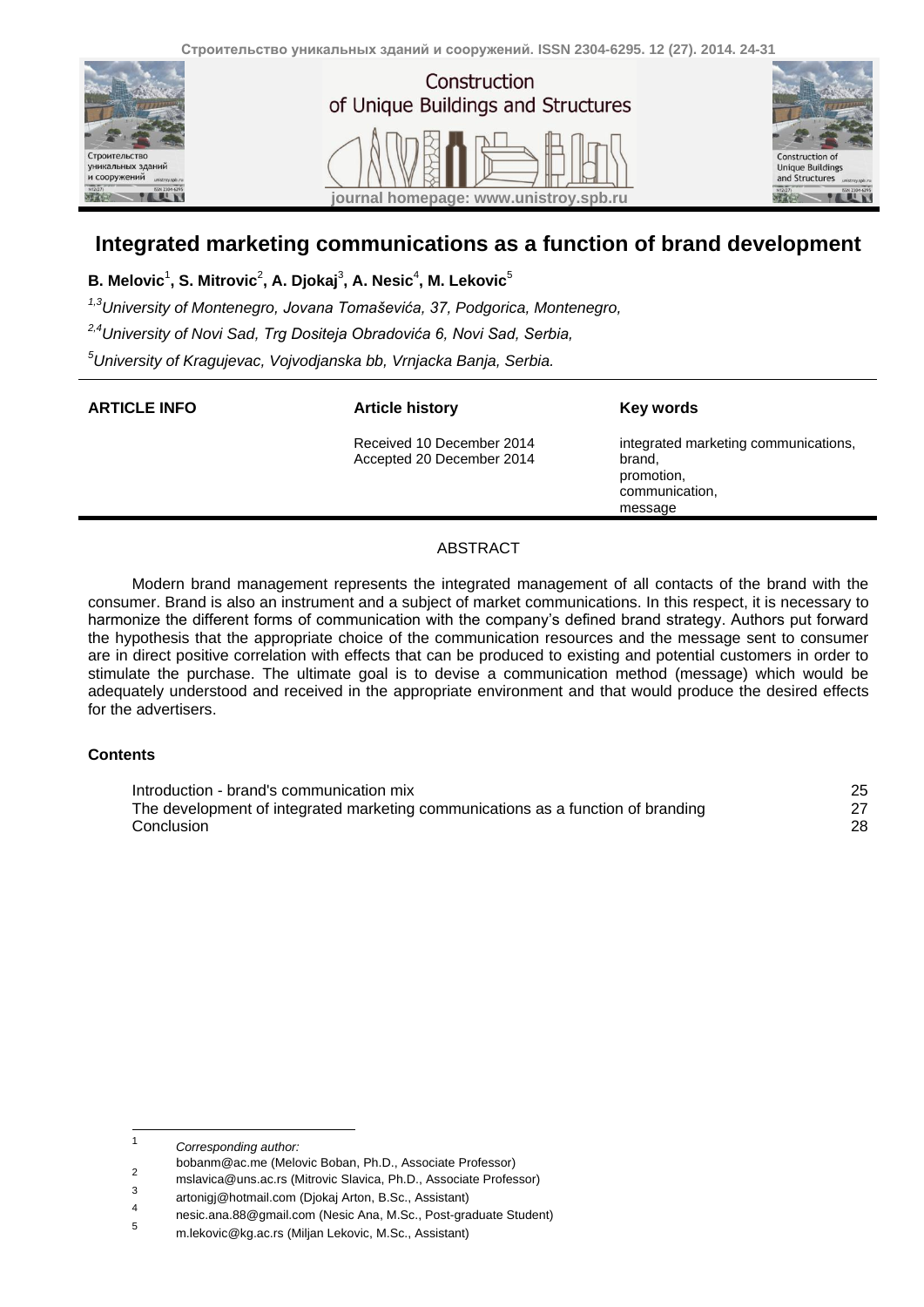# *Introduction - brand's communication mix*

<span id="page-1-0"></span>Coordinated management of all the channels and mechanisms of market communications is condition sine qua non achieving the basic communication goal of every company and brand – projections of the identity in the image perceived by consumers [1-21].

The overall activity of the company (other than trade secrets) should be available to the public in order to build up a picture of him in the eyes of customers and the wider environment. As one of the four basic marketing instruments, promotion should inform about all others and lead to the product sales in the long term. Promotion means "the process of communication between the seller and potential buyer with the aim of influencing his attitudes and behavior" [1]. Promotional activity of the company is achieved through a process of communication that represents its essence. Successful communication is the key process of promotion and one of the oldest human activities. In the broadest sense, "Communication means understanding someone with some other" [2]. (In order to realize a communication, there must be something that represents a common interest for both sides) Communication represents the establishment of necessary contacts of interested parties through certain resources. *"Marketing Communications"* is the set of all communication aspects of the marketing mix instruments, which seeks to influence the consciousness (awareness) and behavior of current and potential customers, consumer and/or users and in the direction of their motivation to purchase and to enter into long-term relationships with a particular organization, based on mutual trust and loyalty [3]. The entire promotional activity is, in essence, based on the successful communication process. The main objectives of marketing communication include [4]:

Continuous information of potential and current customers about products, services and terms of sale;

"Convincing" people to choose a specific product, to buy in certain shops to visit specific events, etc.;

Encouraging customer's actions and guiding their behavior according to the offer of specific organizations.

Numerous examples from business practice have shown that it is wrong to create a brand only by advertising activities that in the past were often the case. As *Tim Robinson*, the director of the company *CoreBrand,* said: *"Advertising is just the icing on the cake. It is a glow that helps to raise awareness of the brand, but I cannot build a brand"* [5]. When it comes to brand building, the dominant role is played by instruments of corporative communications.

Brand's communication mix includes [6]: (1) **Instruments of integrated marketing communications**  (With the growth of brand's importance in modern business, the usage of many other concepts of marketing and public relation increases as well. Practice has shown that one of the main reasons for the increased importance of integrated marketing communications is the usage of this concept in brand's development and management) *advertising through TV, radio, press, internet, outdoor advertisement mediums (billboards, hoardings, illuminated signs etc.) and indoor advertising (brochures, flyers, posters etc.), sales promotion, personal selling, communication activities of direct marketing, the communication aspect of the product – packaging, , the communication aspect of the price, the communication aspect of the distribution,* and (2) **Instruments of corporate communications** – *construction and improvement of corporate identity, image and reputation,* organization of *special events*, *participations at trade fairs*, *sponsorships*, *internal communication, communication during the crisis, etc*. The decision regarding the instruments that should be chosen in brand's communication mix, will depend on several criteria: coverage of the target audience, contribution in creating the desired reaction of the target audience, compliance with the brand image, complementarity of individual instruments, effectiveness levels for different groups, costs of using certain criteria.

In order to achieve the best possible effects of brand communication, it is necessary to create communication programs starting from the viewpoint of the customer, not the organization or competition. The whole process of development and brand communication with customers should be guided by their needs, preferences and characteristics. Some of the key changes, which has occurred by this interplay, imply a shift from [7]:

- **Functions to processes**. So far, only experts from existing functions dealt with the process of brand communication – experts for advertising, public relations, sales promotion, direct marketing. Therefore, there was not a single, integrated approach to creating and sending messages, but there were more separate communication programmes, and often they were not in accordance with each other.
- **Transactions to relationships**. In the past, it was a common practice for many organizations to measure their success through performed transactions (for example, sales volume). Nowadays, the understanding of success has experienced a great change thanks to the concept of relation marketing. First of all,

25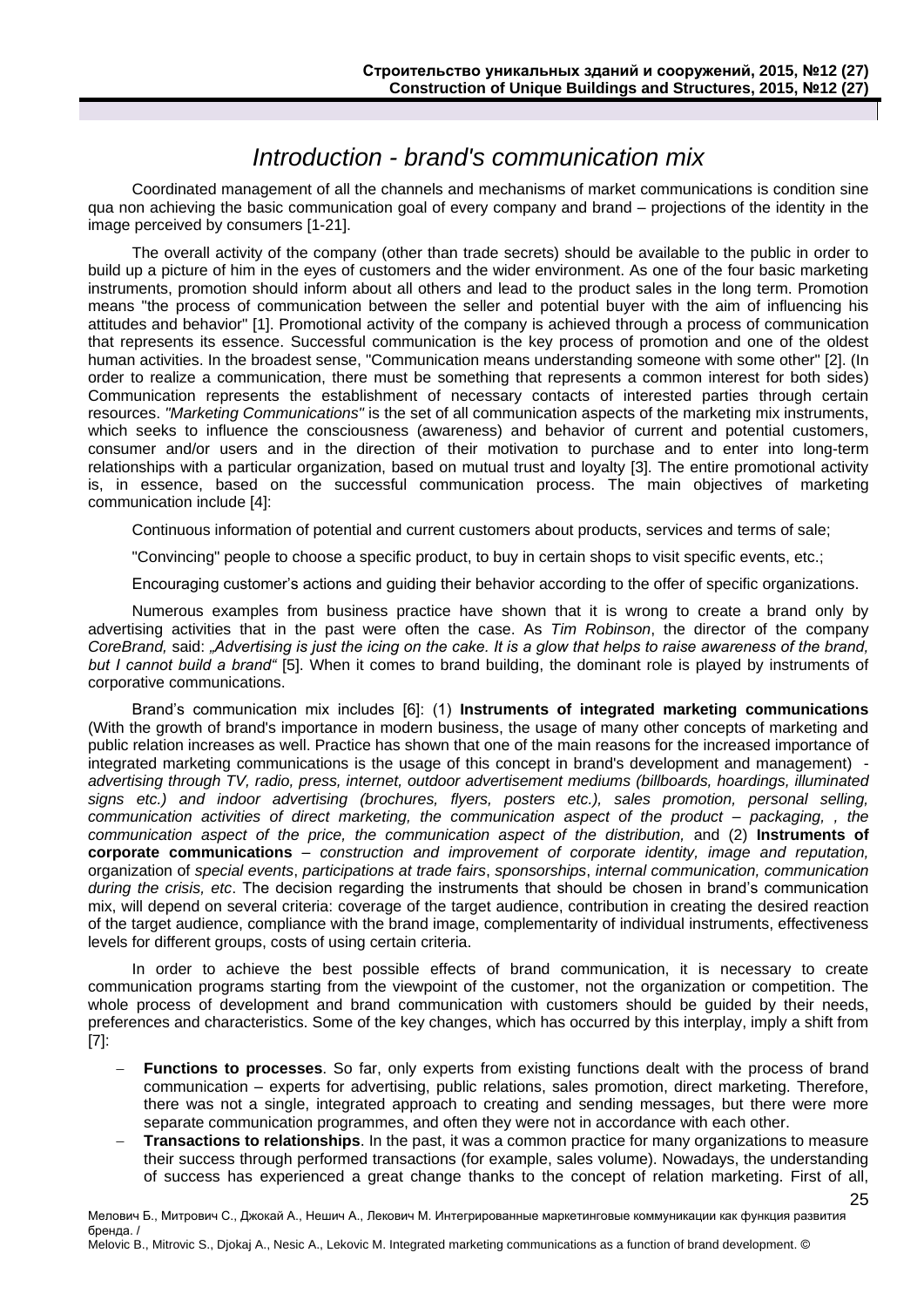because of the fact that the business goal is building long-term relationships with customers. In fact, just adapting products to customers' needs and desires does not always provide sales increase. The essence of modern business is to initiate a repurchase, through the identification of important advantages for the customer and for the organization, in order to establish a long term cooperation (association) and development of common values and benefits.

- **Monologue to dialogue**. The essence of the brand communication is that it has to be a two-way communication. In other words it means that customers can request and obtain desired information, not only to receive a message that is being sent to them by brand. Brand "tells" its own story, it sends specific messages, but it must be based on the needs and desires of customers and must respond to them as well.
- **Tactics to strategies**. This shift implies that marketing and brand communication represent strategic tool for the organization and not as tactical changes that will be taken if something does not "go" according to plan. In fact, these activities were often seen "something that should be done" or "it would be useful in some cases". The communication programme should develop, plan and estimate in long term and measure effects.
- **Efficiency to effectivity**. In essence, the message should meet the effectivity criteria, respectively, to influence customers, their awareness, attitudes, behaviour and their buying decisions, because only in this way a maximum return on investment in communication could be expected (efficiency).
- **Results to final outcomes** *(Output* **to** *outcome)*. So far, the effect of the campaign has been measured by its results (outputs) or through, for example, the number of broadcast messages in relation to costs, the scope of activities of sales promotion, etc. However, bearing in mind the previously explained, nowadays the final outcome should be measured*,* or whether the target audience received messages that were directed to them and whether they understood them, measure if messages were incentive and effective, did and how they influenced the consciousness, and customers' behaviour and attitudes etc. The Assessment at this level requires extensive research, focus groups, etc.

Previously explained changes in marketing and public relations are shown in the following figure (figure 1):



**Figure 1. Key changes in marketing and public relations [8]** 

26

We can conclude that the aim of the communication activities in the process of creation and brand positioning is to notify customers and the public, to provoke attention and interest, to motivate the purchase, to achieve and maintain a position in the minds of buyers. The key prerequisite regarding the creation of a better image of the brand and company, in relation with the surrounding environment, is the management and the coordination of overall marketing processes and corporate communications. In addition, employees are one of the most important figures for the success of brand communication programs, in terms of whether they fulfill or not the promised essences of the brand. In order to make employees understand its essence, each brand communications program must be, at first, presented and explained to them.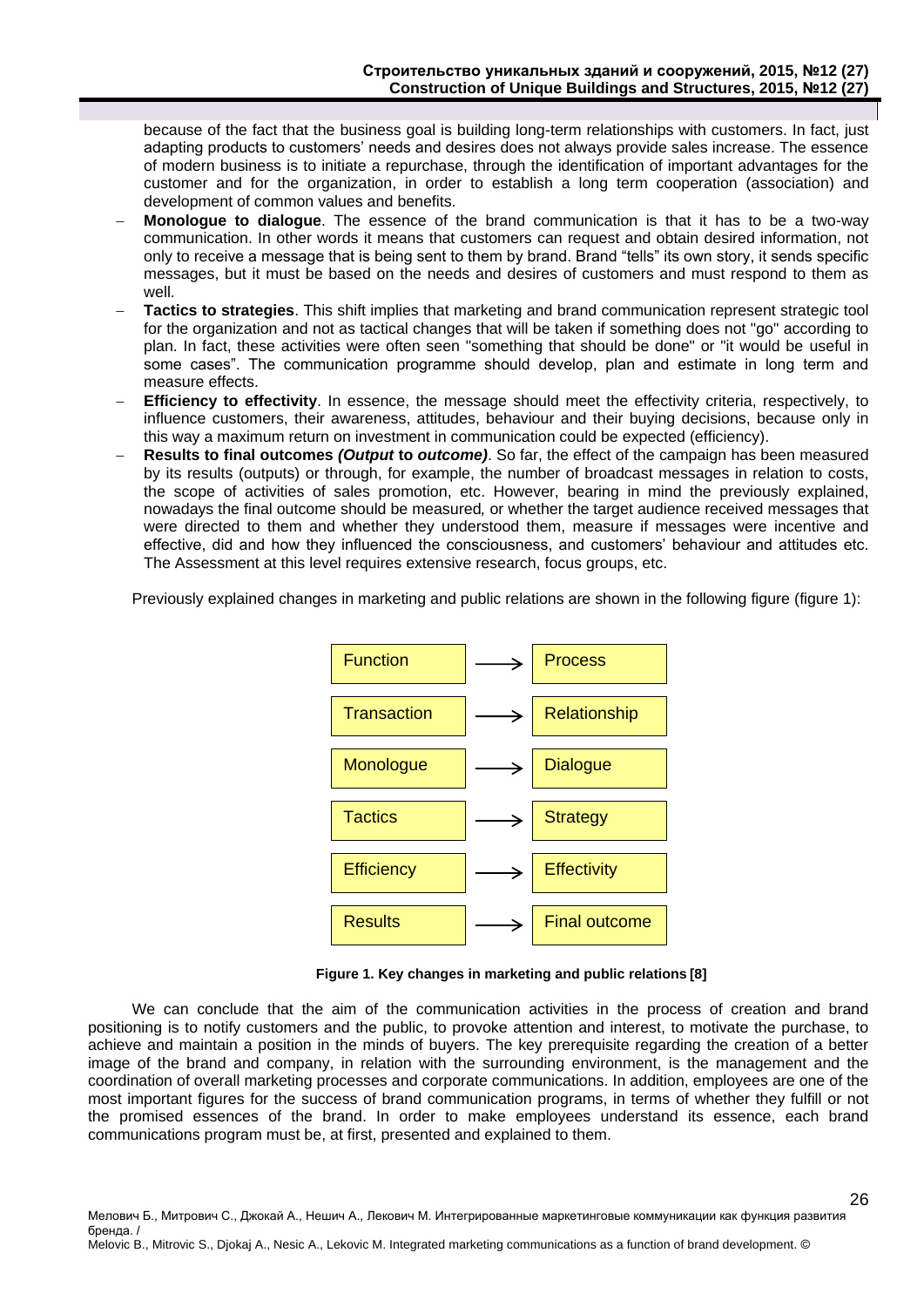# <span id="page-3-0"></span>*The development of integrated marketing communications as a function of branding*

Integration is very important when it comes to marketing communications. From the perspective of brand building, all communication options should be estimated according to their potential impact on brand value. Each communication options should be assessed according to its effectiveness and efficiency to influence on the brand awareness and with which it creates, maintains and strengthens the brand. Brand awareness is the consumers' ability to identify the brand in different circumstances, as indicated by their results in terms of recognizing the brand and its remembering. Brand image, as previously noted, represents customers' perceptions and beliefs, which reflect associations in consumers' memory. The choice of instruments of the integrated marketing (brand) communication depends on several criteria [9]:

- coverage of the target audience;
- contribution to the creation of the desired response (reaction) of the target audience;
- compatibility with the brand image, in terms of the level to which a particular instrument contributes to the initiation of unique associations of the brand, or to sending a unique message;
- the complementarity of individual instruments of communication;
- the effectiveness level for different groups of customers (those who already know about of the product / brand and those who do not);
- costs of using certain instruments of communication.

It is important to apply a mix of various communication options, where each of these options has a special role in building and maintaining the brand value. Company *"Michelin"* can invest in research and development, "get into" advertising, promotion and other communication to strengthen the association regarding the "security" of their tires, but they can also decide to sponsor events so they could be seen as modern and actual.

The programme of marketing communications should be designed in that way so its unity is larger than the sum of its parts. In other words, there should be harmony between certain options of communication so that the effects of each option individually would be highlighted by the presence of the other option.

Integrated business communication has an immeasurable impact on business in modern conditions. It is consisted of two components [10]: *external* and *internal*.

**External communication** includes every form of conscious market communication with external stakeholders of the company: customers, business partners, state, creditors, suppliers, etc. It represents every target communication, in the sense that there is a pre-defined receptor of broadcasted information. Most authors agree that a continued investment in marketing communication is the basis of creating a strong brand.

**Internal communication** represents the method the company organizes interaction among its employees. *Keller* claims that this is the moment when the process of branding actually begins. Fulfilling employees' satisfaction in one company and the harmonization of their individual convictions with a set of values that company wishes to reflect, represents a strong signal that the company unwittingly sends to the market. In this way, the sincerity of the company is reflected, and its employees take over the role of the performer of the direct market communication. It is considered that this is especially important for companies that operate globally. Internal communication is an important part of every organizational culture.

A various influence of all marketing communication on creating the perception and value of the brand, can be noticed through the basic steps in the process of marketing communications as well, through which consumers go through until they come to their conviction about the product [11]: (These steps were determined by William McGuide, influential psychologists from theYale University)

- 1. *Presentation* person must see or hear the communication;
- 2. *Observation* person must pay attention to communication;
- 3. *Understanding*  person must to understand the intended message and the reasons for communication;
- 4. *Loosening*  person must respond positively to the intended message and the reasons of communication;

27

5. *Intention* **–** person must plan the desired behavior from the communication;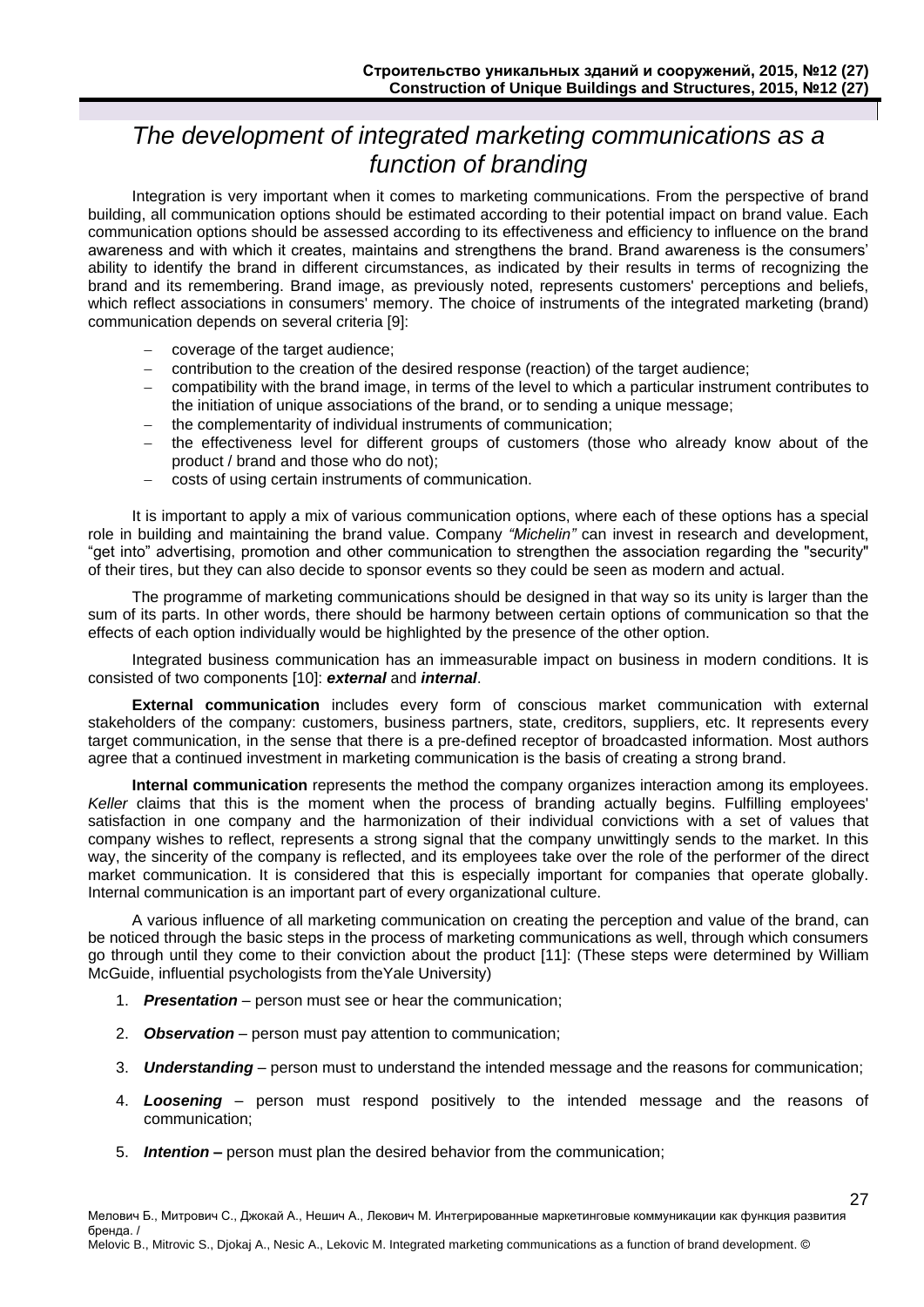6. *Behavior* – person should behave in the desired way.

The consumer has to go through all six steps to get to their conviction about the product, and on each of them there are potential pitfalls for an advertising campaign and that is the reason why it is important to devise and implement a marketing communications program very carefully, in order to achieve the desired effects on consumers.

In modern business, which is characterized by bigger brand importance, the application/usage of many other concepts of marketing and public relations is also increased. Numerous examples have shown that one of the main reasons for the increased importance of integrated marketing communication is the usage of this concept in the process of brand development and brand management. In order to build a brand-customer relationship, it is necessary to find adequate methods of establishing contact with potential customers and maintaining contact with current customers (constantly sending information) by the company and brand. The essence is to figure out how to use the instruments of marketing communication in the best way in establishing and maintaining contact and sending messages about brand in an effective and efficient manner.

Many experts point out that human resources and corporate culture represent one of the critical success factors of the global brand strategy. Experience of business practice has shown that, if brand communication activities are not consistent with previously established relational norms, the consumer will negatively evaluate both these activities and the brand as a whole. Therefore, an integrated brand communication is necessary in order to achieve consistency of brand communication. In this way can be improved the customers' loyalty as the best form of defense against competition.

## *Conclusion*

<span id="page-4-0"></span>Successful brand is built by different communication methods. Successful brand should be built through various forms of communication. Brand is, at the same time, both instrument and the subject of the market communication. The communication process is essential in establishing a link between the brand and the customer and their relationship. Once the brand identity is adopted, it is necessary to analyze the communication method with customers, through which the brand will be presented. The way in which a brand communicates with the target group conditions the brand image. From the moment when customers become aware of the brand, the communication between the customer and the brand starts. Brand communication is conducted through marketing and corporate communications activities.

The process of integrated marketing communication involves the coordination of communication instruments, defining goals, determining financial resources that are necessary in order to accomplish defined goals, devising programs for their realization, evaluating results and undertaking corrective actions if the results are not in accordance with them [12]. Differentiated marketing communications have different roles in marketing program, but the basic purpose of all is to contribute to the brand value. In this sense, it is necessary to talk about different communication options, about their potential strengths and differentiated goals that can be achieved.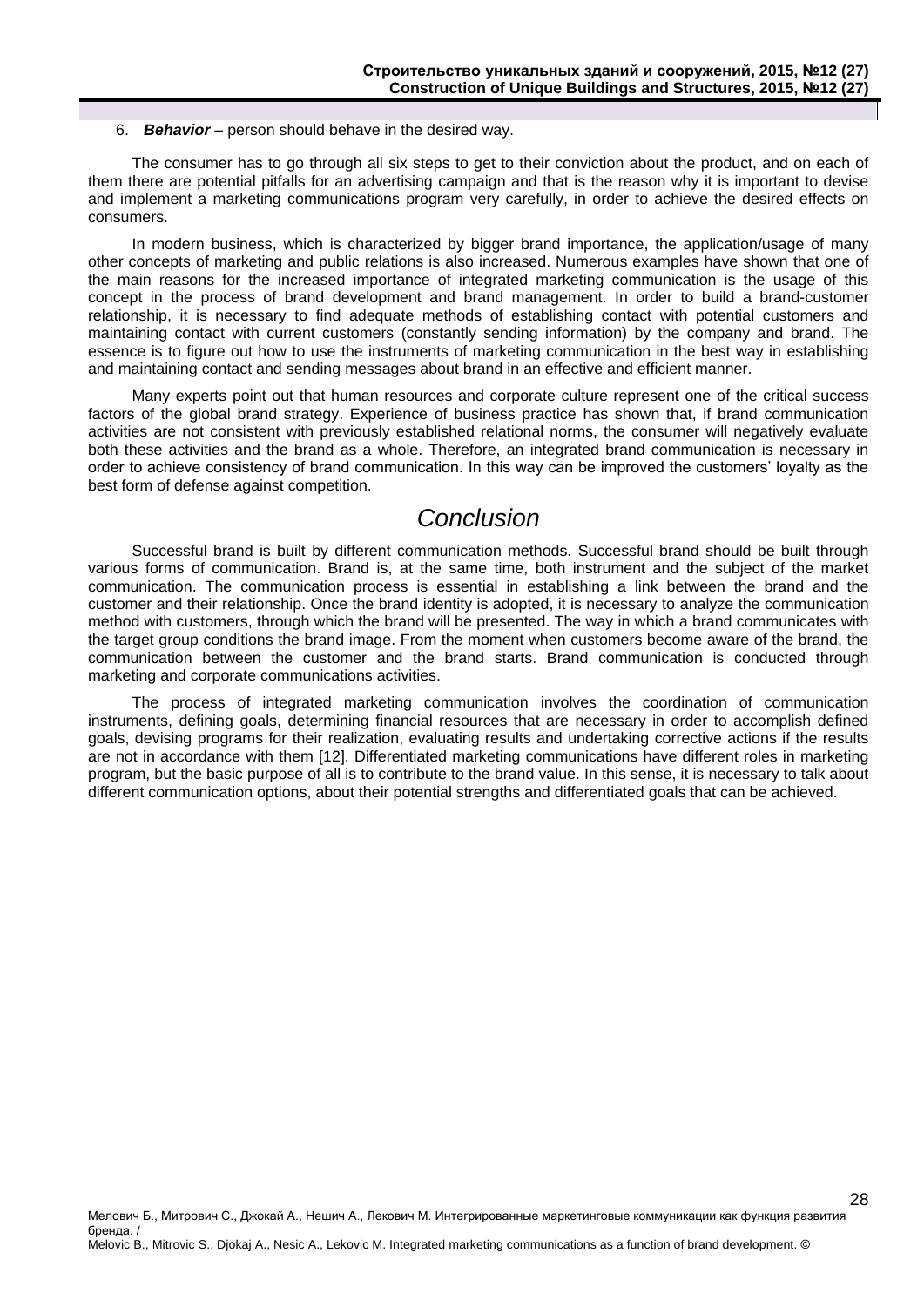#### **References**

- [1]. Mihailović, B., (2003), Marketing menadžment", Obod, Cetinje, p. 414.
- [2]. Mihailović, B., (2008), Marketing, CPI, Podgorica, p. 416.
- [3]. Keller K. L., (2003), Strategic Brand Management Building, Measuring and Managing Brand Equity, 2nd Edition, Prentice Hall, New Jersey, p. 325.
- [4]. Marketing teacher [web source] www.marketingteacher.com (date of references: 14.12.2014)
- [5]. Building brands [web source] www.buildingbrands.com (date of references: 14.12.2014)
- [6]. Keller, K. L., (2003), Strategic Brand Management Building, Measuring and Managing Brand Equity, 2nd Edition, Prentice Hall, New Jersey, Pp. 325-327.
- [7]. Darkovgroup [web source] www.dakovgroup.com (date of references: 14.12.2014)
- [8]. Keller K. L. (2013), Strategic Brand Management Building, Measuring and Managing Brand Equity, 4th Edition, Pearson, Global Edition, England, Pp. 329-333.
- [9]. Mitrović, I., (2005) Koncept i konkurentski značaj globalnog brend menadžmenta, Ekonomski fakultet, Beograd, p. 63.
- [10].Keller, K. L., (2003), Strategic Brand Management Building, Measuring and Managing Brand Equity, 2nd Edition, Prentice Hall, New Jersey, p. 285.
- [11].Melović, B., (2009), Marketing management in the function of brand creation case study of Montenegro, Faculty of Economics, Podgorica, p. 200.
- [12].Dmitrijeva, K., Batraga, A. Barriers to Integrated Marketing Communications : The Case of Latvia (small markets) Procedia - Social and Behavioral Sciences, Vol. 58 , (2012) Pp. 1018-1026.
- [13].Tsai, Sh. Integrated marketing as management of holistic consumer experience, Business Horizons, Vol. 48( 5) (2005), pp. 431-441.
- [14].Niemann-Struweg, I. An integrated communication implementation model for the post-2000 business environment, Public Relations Review, Vol. 40(2), (2014), pp. 184-192.
- [15].Backhaus, K., Steiner, M., Lügger, K. To invest, or not to invest, in brands? Drivers of brand relevance in B2B markets, Industrial Marketing Management, Vol. 40(7) (2011), pp. 1082-1092.
- [16].Prasad, A., Sethi, S.P. Integrated marketing communications in markets with uncertainty and competition, Automatica, Vol. 45( 3), (2009), pp. 601-610.
- [17].Raffelt, U., Schmitt, B., Meyer, A. Marketing function and form: How functionalist and experiential architectures affect corporate brand personality, International Journal of Research in Marketing, Vol. 30(3), (2013), pp. 201- 210.
- [18].Щербаков В.В., Дандина А.Ю. Общетеоретические и прикладные аспекты реализации принципа клиентоориентированности бизнеса в маркетинговой логистике. Вестник Южно-Уральского государственного университета. Серия: Экономика и менеджмент. 2014. Т. 8. № 3. С. 181-186.
- [19].Шарков. Ф. И. Управление маркетинговыми коммуникациями (интегрированный подход), монография, (2006) Москва, 256 стр.
- [20].Алексеев А.В. Математические доказательства эффективности маркетинговых инструментов. Брендменеджмент. 2013. № 2. С. 108-130.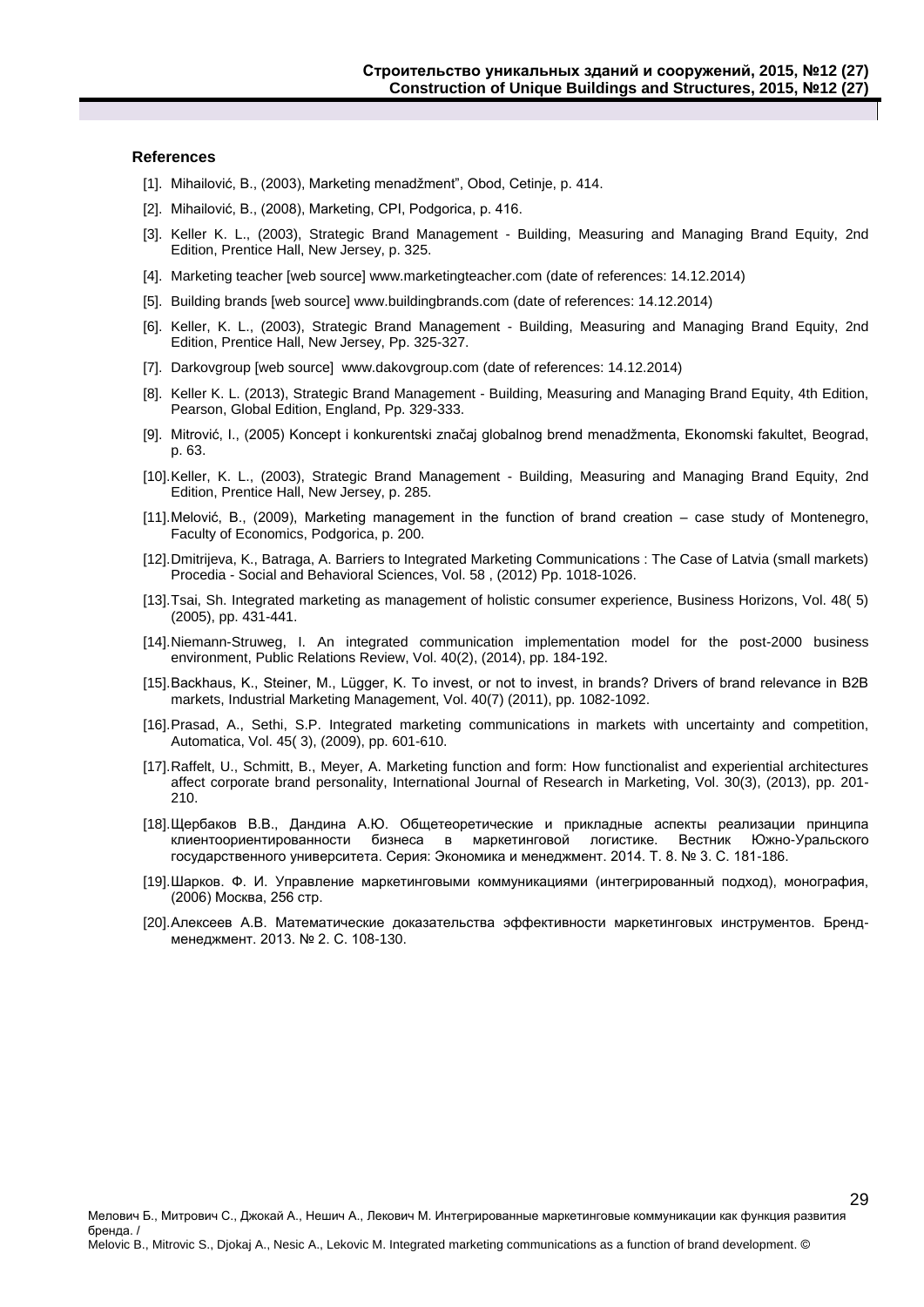### **Интегрированные маркетинговые коммуникации как функция развития бренда**

Б. Мелович<sup>1</sup>, С. Митрович $^2$ , А. Джокай $^3$ , А. Нешич $^4$ , М. Лекович $^5$ 

*1,3Университет Черногории, Черногория, Подгорица, Цетиньский бул. 2, 81 000*

*2,4Университет Нови-сада, Доситея Абрадовича 6, Нови-сад, Сербия*

*5 Университет Крагуеваца, Врняка Банжа, Сербия.*

| Информация о статье | История                                                      | Ключевые слова                                                                                  |
|---------------------|--------------------------------------------------------------|-------------------------------------------------------------------------------------------------|
|                     | Подана в редакцию 10 декабря 2014<br>Принята 20 декабря 2014 | интегрированные маркетинговые<br>коммуникации,<br>бренд,<br>продвижение,<br>СВЯЗИ,<br>сообшение |

### АННОТАЦИЯ

Современное управление брендом представляет собой интегрированное управление всех контактов бренда с потребителем. Бренд также инструмент и субъект рыночных коммуникаций. В связи с этим, необходимо гармонизировать различные формы коммуникации с определенной стратегией бренда компании. Авторы выдвинули гипотезу о том, что соответствующий выбор средств связи и сообщений, направляемых потребителю находятся в прямой положительной корреляции с эффектами, которые могут быть получены с существующими и потенциальными клиентами для того, чтобы стимулировать покупку. Конечная цель заключается в разработке способа связи (сообщения), которая бы способствовала получению желаемого эффекта для рекламодателей.

 $\frac{1}{1}$ *Контактный автор:*

bobanm@ac.me (Мелович Бобан, к.т.н., доцент)

**<sup>2</sup>** mslavica@uns.ac.rs (Митрович Славиша, к.т.н., доцент) 3

artonigj@hotmail.com (Джокай Артон, бакалавр, ассистент) 4

nesic.ana.88@gmail.com (Нешич Ана, магистр, аспирант)

<sup>5</sup> m.lekovic@kg.ac.rs (Лекович Мильян, магистр, ассистент)